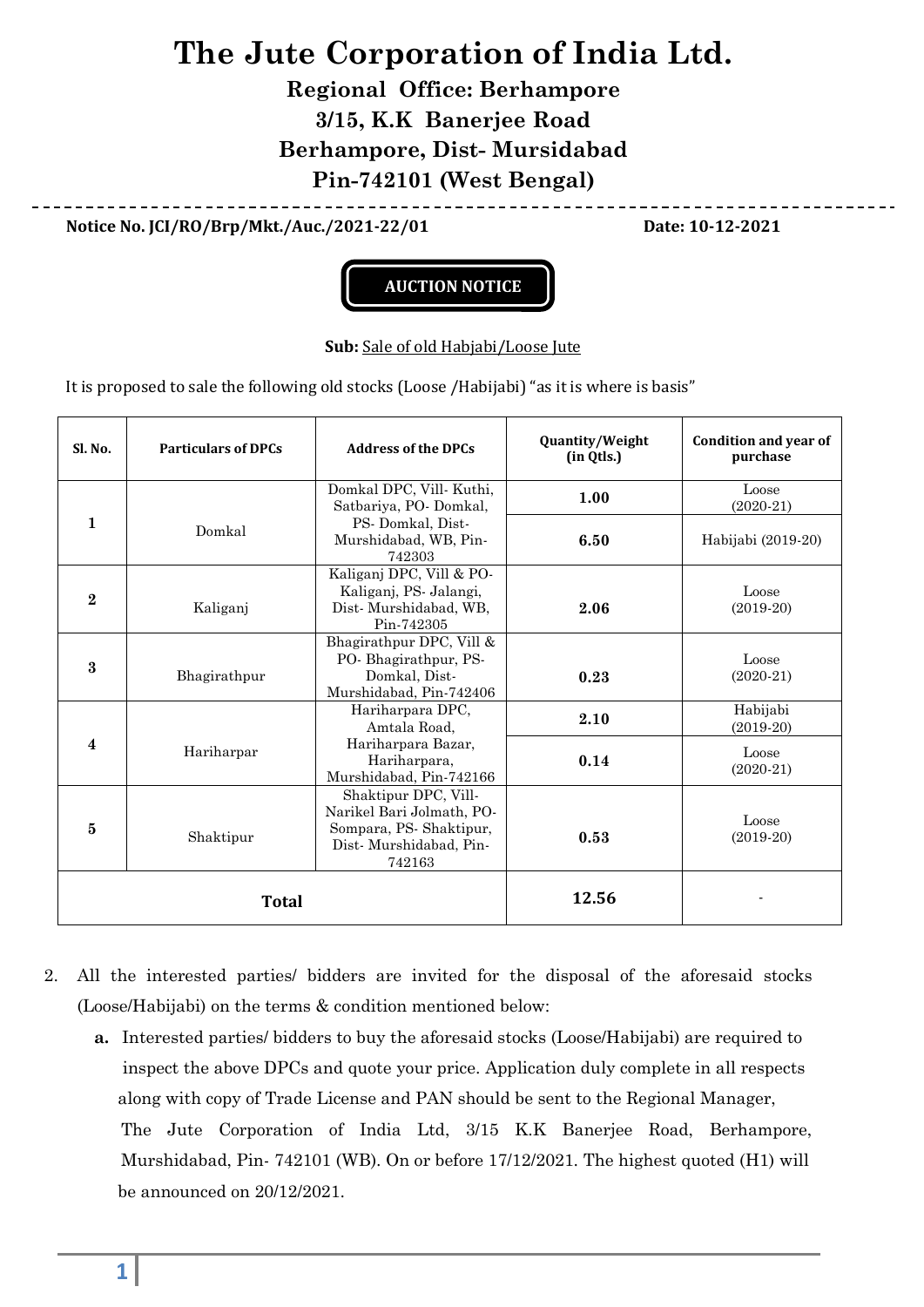- **b.** The auction would be presided by The Regional Manager in the presence of other committee members constituted for this purpose at 11.00 AM on 20/12/2021. The stock (Loose/Habijabi) would be available for inspection from 13/12/21 to 17/12/21 10:00 AM to 5:00 PM.
- **c.** During the auction process acceptance or rejection of a bid will be announced as per the scheduled date and time.
- **d.** The successful bidder is require to submit the total bid amount which would be either in cheque or DD drawn in favour of " The Jute Corporation of India Ltd. RO Berhampore by 23/12/21.
- **1.** The sale would be governed by the following conditions.
	- **a.** The sale of stocks (Loose /Habijabi) will be given only after the successful bidder submits full bid amount latest by 23/12/2021 till 04:00 PM.
	- **b.** The sold stocks (Loose /Habijabi) shall have to be removed by the successful bidder immediately at his own expenses not late than 24/12/2021.
	- **c.** The stocks (Loose /Habijabi) will be disposed off on "as is where is basis" and no guarantee for its worthiness or quality will be given by this office.
	- **d.** The Committee reserves the right to accept or reject any/all of the quotations without assigning any reason.

Sd/-

Regional Manager RO Berhampore